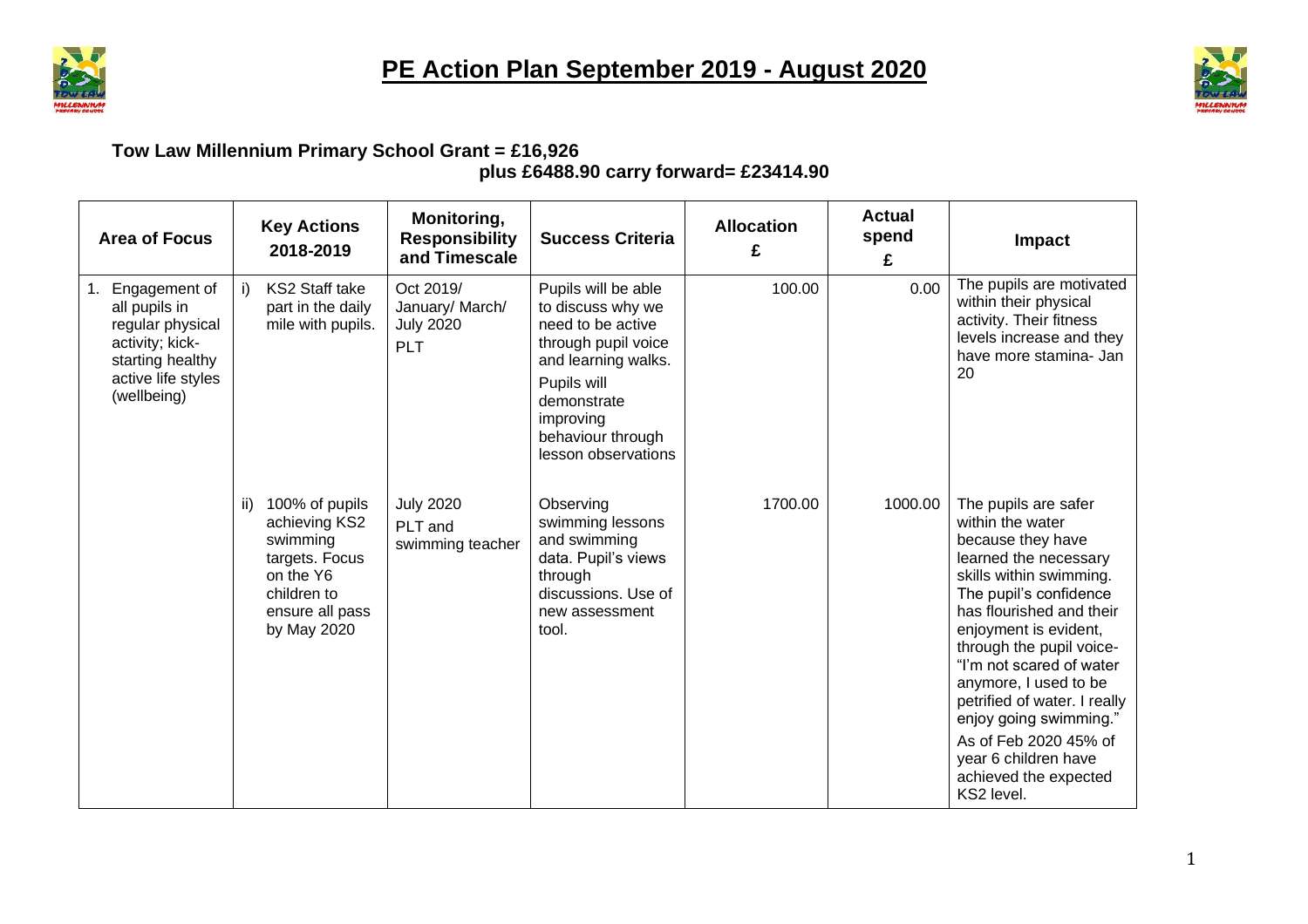



| <b>Area of Focus</b>                                                                                                                            | <b>Key Actions</b><br>2018-2019                                                                                                                                              | Monitoring,<br><b>Responsibility</b><br>and Timescale | <b>Success Criteria</b>              | <b>Allocation</b><br>£ | <b>Actual</b><br>spend<br>£ | Impact                                                                                                                                                                                                                                                                                                                                                                                                        |
|-------------------------------------------------------------------------------------------------------------------------------------------------|------------------------------------------------------------------------------------------------------------------------------------------------------------------------------|-------------------------------------------------------|--------------------------------------|------------------------|-----------------------------|---------------------------------------------------------------------------------------------------------------------------------------------------------------------------------------------------------------------------------------------------------------------------------------------------------------------------------------------------------------------------------------------------------------|
| 2. PE and sport<br>being used as a<br>tool for whole<br>school<br>improvement<br>(other<br>subjects/inclusiv<br>curriculum/SMS<br>C/ Behaviour) | i)<br>Continue the<br>employment of<br>Miss Kirton, our<br>Sports<br>Apprentice.                                                                                             | September 2019-<br><b>July 2020</b><br>PLT            | Lesson<br>Observations<br>Monitoring | 10,000.00              | 8262.88                     | Range of activities has<br>increased and improved.<br>Structured activities are<br>happening during play<br>times/ lunch times with a<br>range of pupils including<br>those who need<br>structure and support.<br>Play leaders are starting<br>to work with more focus<br>under Miss Kirton's<br>supervision.<br>We had to close entries                                                                      |
|                                                                                                                                                 |                                                                                                                                                                              |                                                       |                                      |                        |                             | to the dance club due it<br>them being full.                                                                                                                                                                                                                                                                                                                                                                  |
|                                                                                                                                                 | ii) Continue to<br>develop the Young<br>leaders work. We<br>have 12 play<br>leaders ready to<br>start focused<br>activities under the<br>guidance of Miss<br>Kirton and PLT. | September 2019 -<br><b>July 2020</b>                  |                                      | 500.00                 | 148.00                      | The play leaders have<br>developed their skills<br>and are thriving within<br>activities during break<br>times, lunch times as<br>well as in lessons. The<br>pupils have delivered<br>structured activities and<br>supported pupils in<br>accessing activities and<br>with their social skill.<br>This is how the leaders<br>feel about their hoodies:<br>"I love having a sports<br>leaders hoodie, it means |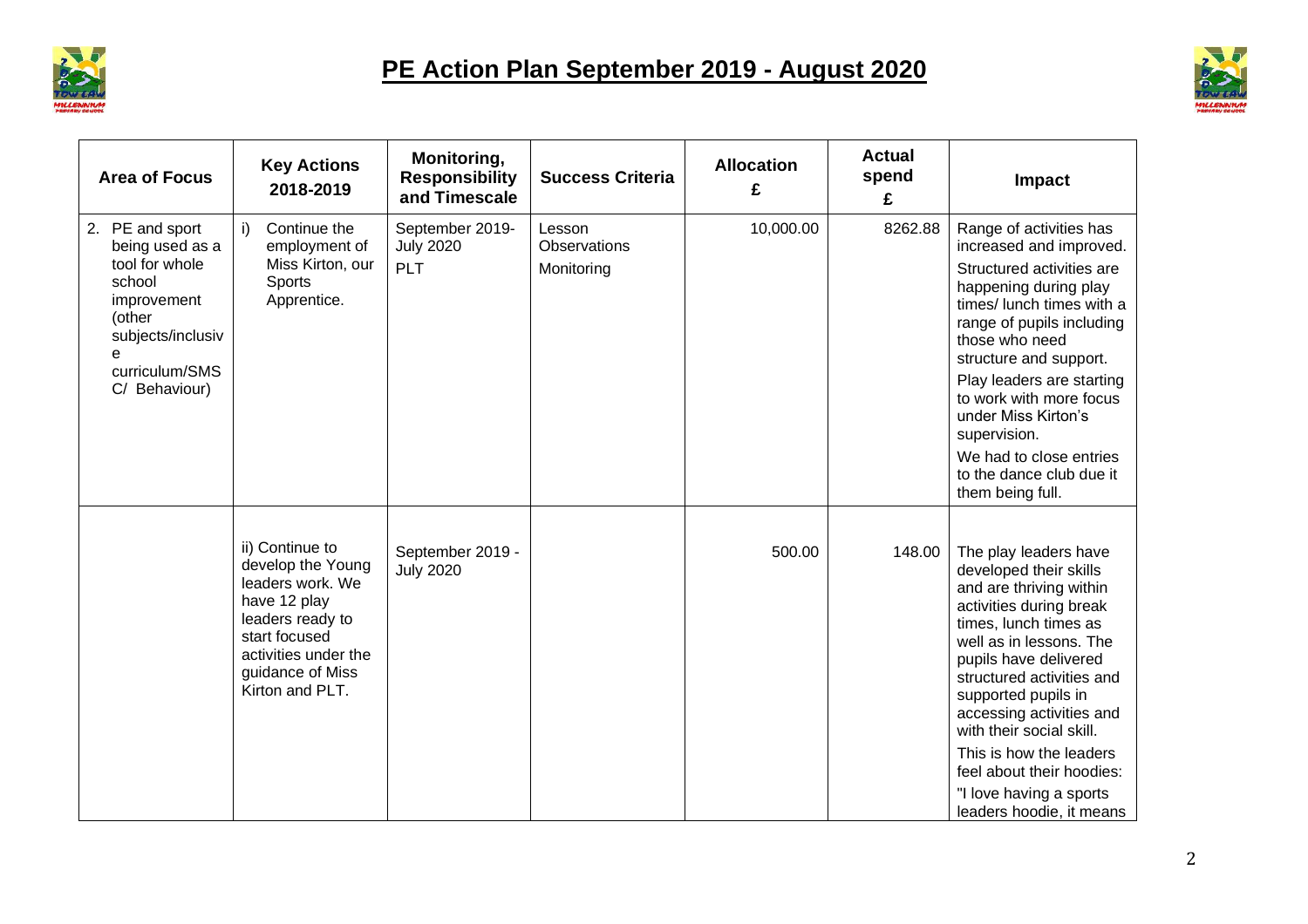



| <b>Area of Focus</b>                                                                                                                     |     | <b>Key Actions</b><br>2018-2019                                                                                            | Monitoring,<br><b>Responsibility</b><br>and Timescale | <b>Success Criteria</b>                                               | <b>Allocation</b><br>£ | <b>Actual</b><br>spend<br>£ | <b>Impact</b>                                                                                                                                                                                                                                                                                                      |
|------------------------------------------------------------------------------------------------------------------------------------------|-----|----------------------------------------------------------------------------------------------------------------------------|-------------------------------------------------------|-----------------------------------------------------------------------|------------------------|-----------------------------|--------------------------------------------------------------------------------------------------------------------------------------------------------------------------------------------------------------------------------------------------------------------------------------------------------------------|
|                                                                                                                                          |     |                                                                                                                            |                                                       |                                                                       |                        |                             | that everyone knows<br>that I can help them if<br>there are an arguments<br>in a game and it also<br>shows that I can be<br>approached if someone<br>wants a new game led<br>at a break time. Having<br>my jumper makes the<br>responsibility even<br>bigger and it makes me<br>so proud to be a sports<br>leader" |
| 3. To increase the<br>confidence,<br>knowledge and<br>skills of all staff<br>in teaching PE<br>and sport<br>(working in<br>partnerships) | i)  | Staff will<br>engage in the<br>assessment<br>process using<br>the new<br>progression<br>sheets<br>organised by<br>the PLT. | Ongoing from<br>September 2019                        | Lesson<br>observations and<br>monitoring planning<br>and assessments. | 1,000.00               | 0.00                        | We have received CPD<br>training and the sports<br>coordinator has worked<br>alongside all staff and<br>confidence is shown<br>through planning and<br>delivery of sessions.                                                                                                                                       |
|                                                                                                                                          | ii) | PE Co-ordinator<br>work to embed<br>the new<br>assessment                                                                  | October 2019 to<br><b>July 2020</b>                   | Lesson<br>observations                                                | 1,200.00               | 1,200.00                    | The pupils are assessed<br>in more detail resulting<br>in more specific lessons<br>being delivered. This                                                                                                                                                                                                           |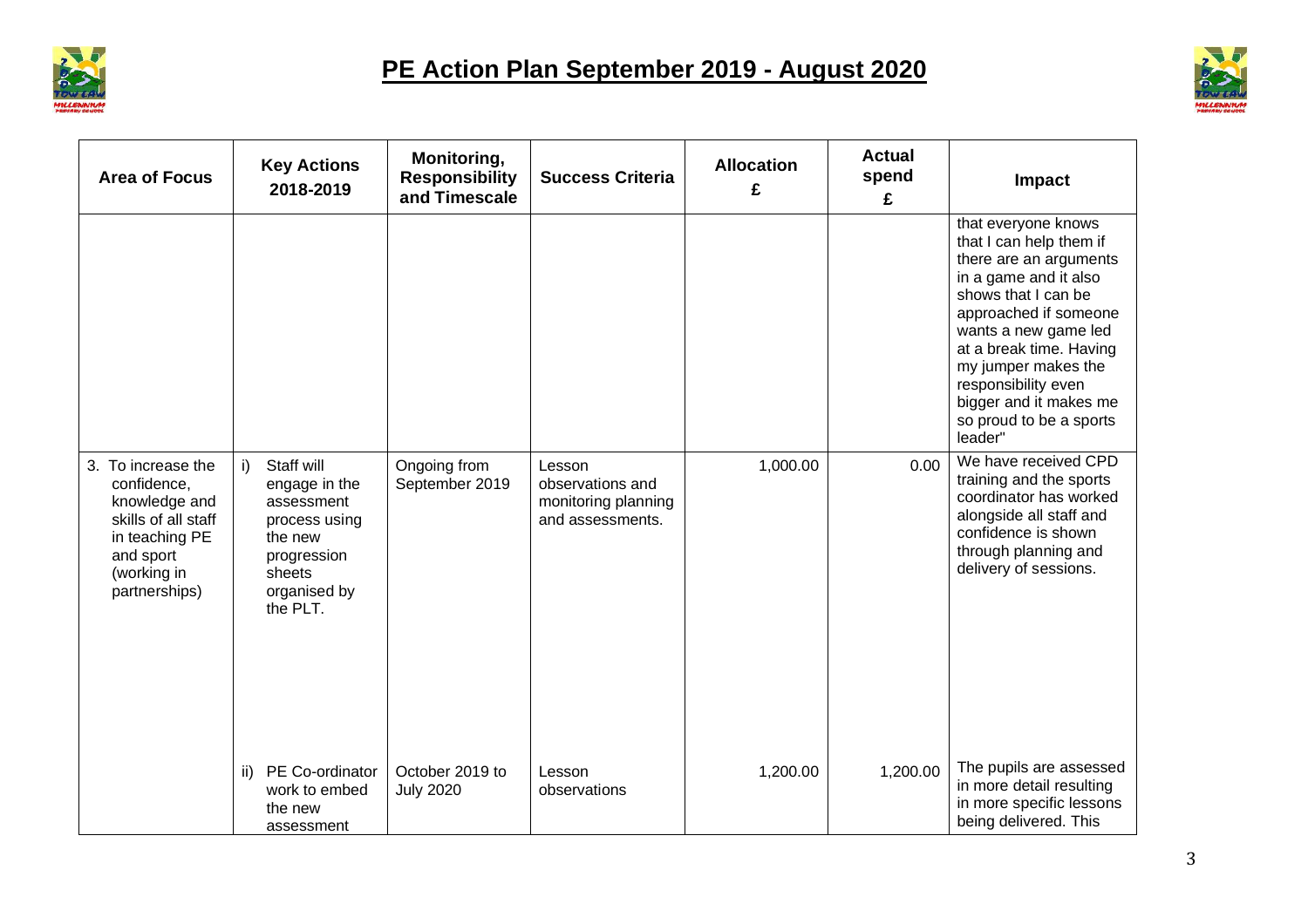



| <b>Area of Focus</b>                                                                                                                                                | <b>Key Actions</b><br>2018-2019                                                                                                                                                                 | Monitoring,<br><b>Responsibility</b><br>and Timescale | <b>Success Criteria</b>                                                                                                                                                                                                                                                                                                                                                                      | <b>Allocation</b><br>£ | <b>Actual</b><br>spend<br>£ | Impact                                                                                                                                                                                                                                                                                    |
|---------------------------------------------------------------------------------------------------------------------------------------------------------------------|-------------------------------------------------------------------------------------------------------------------------------------------------------------------------------------------------|-------------------------------------------------------|----------------------------------------------------------------------------------------------------------------------------------------------------------------------------------------------------------------------------------------------------------------------------------------------------------------------------------------------------------------------------------------------|------------------------|-----------------------------|-------------------------------------------------------------------------------------------------------------------------------------------------------------------------------------------------------------------------------------------------------------------------------------------|
|                                                                                                                                                                     | process and<br>focus on<br>progression<br>across the<br>school                                                                                                                                  |                                                       |                                                                                                                                                                                                                                                                                                                                                                                              |                        |                             | includes the formative<br>assessments conducted<br>during movement<br>sessions.                                                                                                                                                                                                           |
| 4. Broader<br>experiences of<br>a range of<br>sports and<br>activities offered<br>to all pupils<br>(partners/<br>curriculum<br>PE/extra<br>curriculum<br>provision) | Pupils will be<br>i)<br>offered a wide<br>range of clubs<br>throughout the<br>year. Clubs will<br>also be offered<br>on a lunchtime<br>to support those<br>who can't<br>attend after<br>school. | September 2019<br>onwards                             | Discussions with<br>pupils - suggestions<br>box / Buddies /<br>School Council and<br>their feedback and<br>gathering of<br>information from<br>classes.<br>Observations.<br>Numbers of pupils<br>attending clubs will<br>increase as well as<br>numbers of clubs/<br>activities being<br>offered. Clubs will<br>be adequately<br>resourced.<br>Observations of<br>pupils and<br>discussions. | 1,500.00               | 996.54                      | This has helped the<br>pupils to develop skills<br>that aren't covered<br>within the curriculum at<br>a greater depth. This<br>helps to hit the majority<br>of target audiences and<br>develop a variety of<br>skills. This also helps us<br>to provide the pupils<br>with the active 30. |
|                                                                                                                                                                     | Upper KS2<br>$\mathsf{ii}$<br>pupils will get<br>the opportunity<br>to work in local                                                                                                            | From Autumn<br><b>Term 2019</b>                       | Give the pupils a<br>wider range of team<br>building activities<br>and OAA.                                                                                                                                                                                                                                                                                                                  | 300.00                 | 0.00                        |                                                                                                                                                                                                                                                                                           |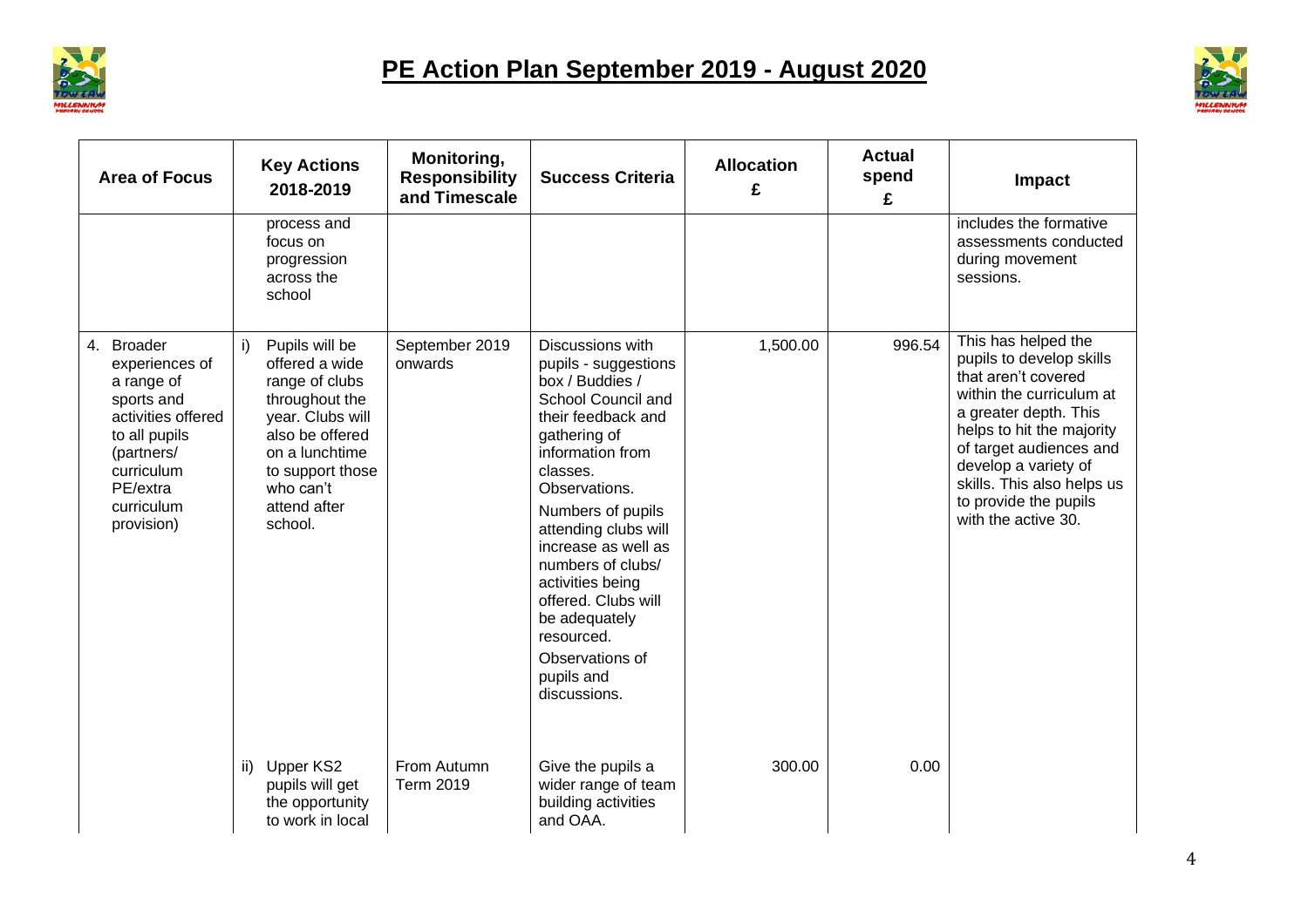



| <b>Area of Focus</b>                                                                                                    | <b>Key Actions</b><br>2018-2019                                                                                                      | Monitoring,<br><b>Responsibility</b><br>and Timescale | <b>Success Criteria</b>                                                 | <b>Allocation</b><br>£ | <b>Actual</b><br>spend<br>£ | Impact                                                                                                                                                                                                                                                                                        |
|-------------------------------------------------------------------------------------------------------------------------|--------------------------------------------------------------------------------------------------------------------------------------|-------------------------------------------------------|-------------------------------------------------------------------------|------------------------|-----------------------------|-----------------------------------------------------------------------------------------------------------------------------------------------------------------------------------------------------------------------------------------------------------------------------------------------|
|                                                                                                                         | secondary<br>schools.                                                                                                                |                                                       |                                                                         |                        |                             |                                                                                                                                                                                                                                                                                               |
| 5. Increased<br>participation in<br>competitive<br>sport<br>(participation<br>and success<br>intra and inter<br>school) | All pupils will<br>i)<br>continue to be<br>given the<br>opportunity to<br>take part in a<br>range of<br>festivals and<br>activities. | Throughout 2019<br>$-2020$                            | Participation<br>evidence. Pupil<br>voice. Termly<br>Sports Assemblies. | 500.00                 | 100.00                      | This has helped to<br>develop the pupil's<br>social skills and<br>confidence it has also<br>made them think about<br>how to be a performer.<br>We only attended one<br>due to the lockdown<br>2020.                                                                                           |
|                                                                                                                         | Pupils will be<br>ii)<br>given the<br>opportunity to<br>represent the<br>school in<br>different School<br>Games events.              | Throughout 2019<br>$-2020$                            | Pupil voice through<br>observations and<br>discussions                  | 800.00                 | 100.00                      | This has helped the<br>pupils to develop their<br>communication and<br>social skills whilst<br>competing against<br>different schools. This<br>has also helped the<br>children to improve their<br>resilience skills. Sadly<br>only one competition<br>due to the lockdown of<br>schools 2020 |
|                                                                                                                         | iii) Pupils in KS2<br>will continue to<br>take part in<br>regular intra<br>school<br>competitions.                                   | To continue<br>throughout 2019-<br>2020               | Lesson<br>observations                                                  | 0.00                   | 0.00                        | This has helped the<br>pupils to prepare for<br>future competitions and<br>develop their skills<br>socially and physically.                                                                                                                                                                   |